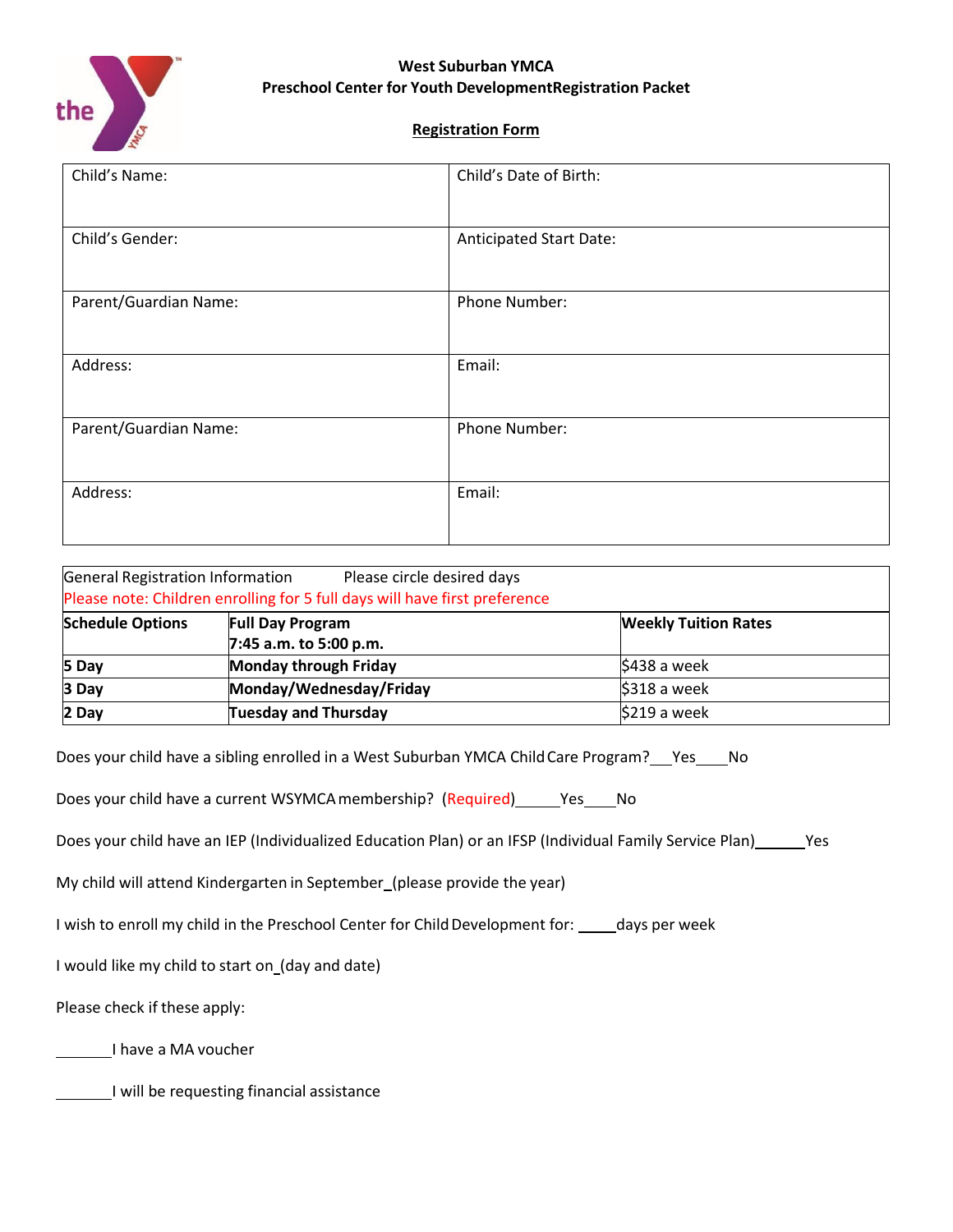**Registration Fee:** A **non-refundable** deposit of one week's tuition is required at the time of registration. **Registration Information to be completed:**

- 1. Your child must have a current Youth or Family Membership at the West Suburban YMCA throughout enrollment in the program.
- 2. A completed Preschool Center for Youth Development Application.
- 3. A recent physical dated no later than 12 months from the date of enrollment. Evidence of lead tests and current immunizations. Please note that this documentation is required by the Department of Early Education and Care through the State of Massachusetts and your child may not start in the program until this documentation is obtained. This documentationwill be stored in your child's confidential file.
- 4. A non-refundable deposit of one week's tuition is required at time of registration.
- 5. Any child that has a special health care need including an allergy needs to have allergy action plan or medical action plan completed is required at time of registration. All medications should be provided before the child is able to attend the program.
- 6. If applicable, Medication Consent forms, custody agreements, court orders, restraining orders are required at the time of registration.
- 7. If your child has an IEP or an IFSP a copy of the IEP or IFSP is required at the time of registration and a meeting with the Preschool Director is required before being admitted into the program.
- 8. If we are unable to accommodate your child, s/he will be placed on our waitlist. If a space opens in the program, you will becontacted.
- 9. All enrollment and registration forms need to be completed yearly.

**West Suburban YMCA Membership:** All children participating in the Preschool Center for Youth Development are required to have an active WSYMCA youth or family membership. This membership must remain current as long as your child is participatingin the Preschool Center for Youth Development program.

**Cancellation/Drop /Changes to Schedule Policy**: When enrolling in the West Suburban YMCA Preschool Center for Youth Development it is our expectation that you are enrolling for a minimum of twelve months. We understand that there are sometimes unforeseen circumstances that you will have to withdraw your child from the program; in this case we require a two-week advanced written notice. You will be required to pay tuition for these two weeks. **There is a two**week advanced written notice for any changes to your child's schedule. When withdrawing from the Preschool Center *for Youth Development families are responsible for terminating their child's youth or family membership at the WSYMCA welcome desk if desired.*

**Billing Policies:** Tuition is paid weekly and paid the Monday prior to participation in the program. If tuition is not paid by Monday of the week prior to participating in the program your child will not be able to participate until tuition is paid. The West Suburban YMCA reserves the right to suspend any child if payment is more than fourteen (14) days late. Parents will be notified bymail and/or email and by a "hand delivered" letter if such action is to be taken and the balance may be sent to collections. All children will be welcome to participate in the program when the balance is paid in full, and space is available. Please be aware that if your child is suspended from the program, his/her space will become available to other children on the waitlist. I understand that changes to my child's schedule must be made in writing at least two weeks in advance. I understand that my child may not beenrolled in the Preschool Center for Youth Development while having any outstanding balance at the West Suburban YMCA. All Preschool Center for Youth Development tuition rates are reviewed yearly, and new rates start in September. **Families are responsible for keeping their vouchers current and will be required to pay the full tuition fee if thevoucher expires.**

**Financial Aid:** Financial Aid is available to families accepted into the program. Applications can be requested from the Preschool Director or found on our website [http://www.wsymca.org](http://www.wsymca.org/) If you are eligible to receive financial aid, a letter stating your award will be sent within 7 days of receiving all required information. Please be aware that if you submit an incomplete application or donot provide all required documentation, your application will not be processed and the amount of your award, if any, may be affected. **Families must re-apply for financial aid each year.**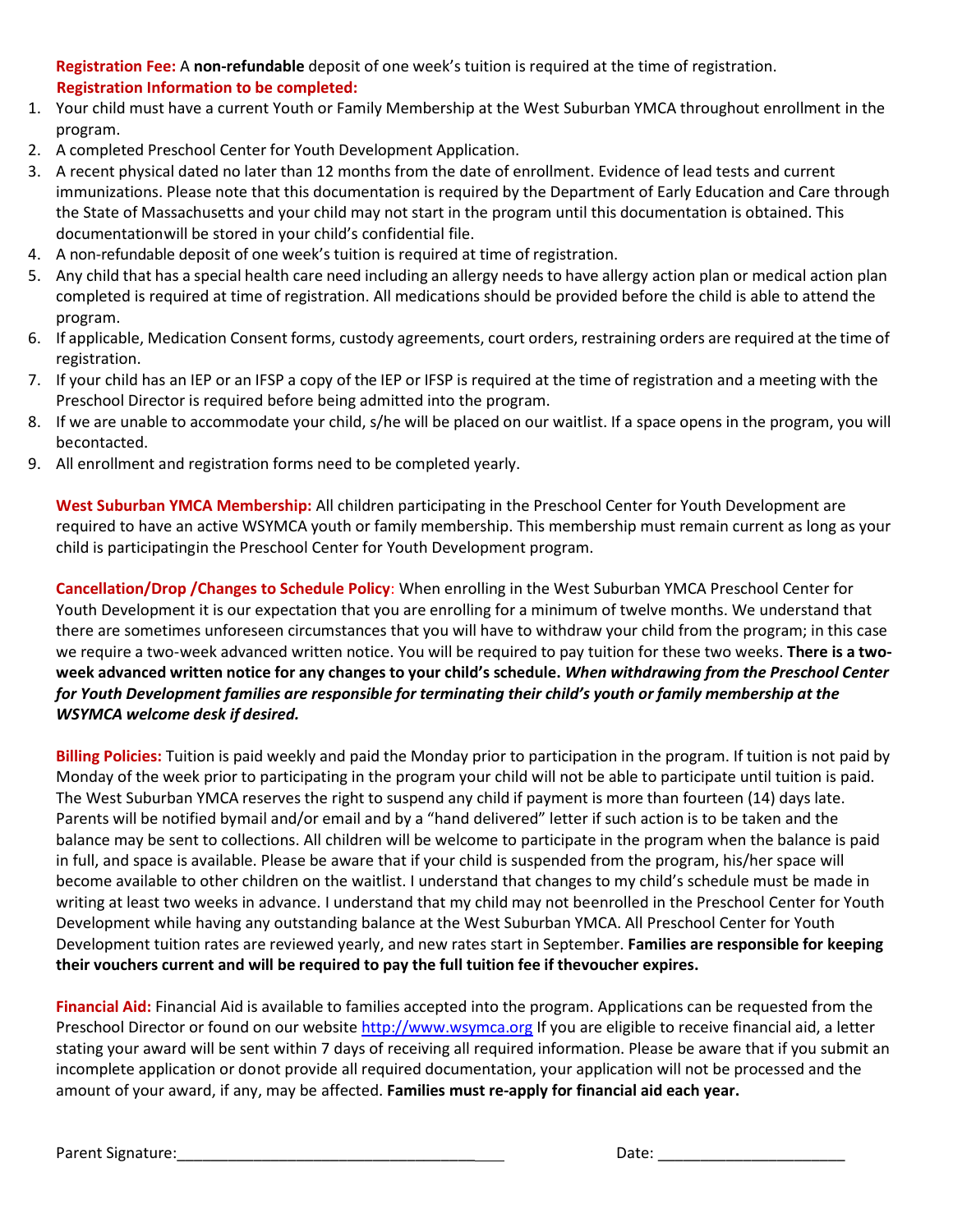| <b>West Suburban YMCA</b>                                         |
|-------------------------------------------------------------------|
| <b>Preschool Center for Youth Development Registration Packet</b> |

**Child Information Sheet** 

| <b>Child Information:</b> |
|---------------------------|
|                           |

the  $\sum_{s}$ 

| Gender: __________________________  |                                      | Weight: ____________________________ |
|-------------------------------------|--------------------------------------|--------------------------------------|
| Skin Color: _______________________ | Eye Color: _________________________ | Hair color: ________________________ |
|                                     |                                      |                                      |
|                                     |                                      |                                      |
| Parent/Guardian Information:        |                                      |                                      |
|                                     |                                      |                                      |
|                                     |                                      |                                      |
|                                     |                                      |                                      |
|                                     |                                      |                                      |
|                                     |                                      |                                      |
|                                     |                                      |                                      |
|                                     |                                      |                                      |
|                                     |                                      |                                      |
| Relationship to Child: _            |                                      | Primary Language: _                  |
|                                     |                                      |                                      |
|                                     |                                      |                                      |
|                                     |                                      |                                      |
|                                     |                                      |                                      |
|                                     |                                      |                                      |
|                                     |                                      |                                      |
|                                     |                                      |                                      |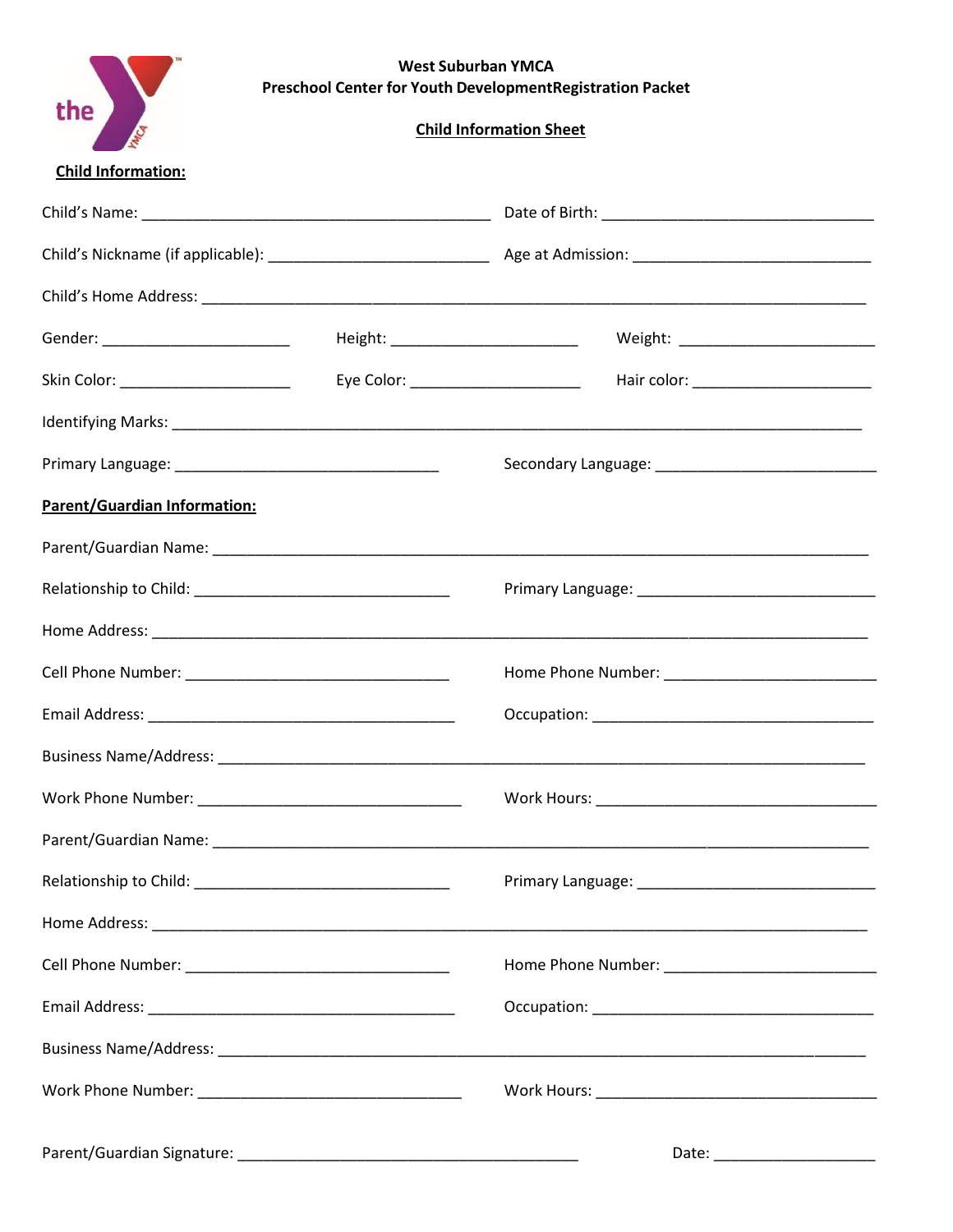| <b>West Suburban YMCA</b><br>the<br><b>Preschool Center for Youth Development</b><br><b>Registration Packet</b><br><b>First Aid and Emergency Medical Care Consent Form</b> |                                                                                                                                                                                                                                               |  |  |
|-----------------------------------------------------------------------------------------------------------------------------------------------------------------------------|-----------------------------------------------------------------------------------------------------------------------------------------------------------------------------------------------------------------------------------------------|--|--|
|                                                                                                                                                                             |                                                                                                                                                                                                                                               |  |  |
| delay would be dangerous to my child's health.                                                                                                                              | I hereby authorized staff of the West Suburban YMCA to administer First Aid and CPR to my child as needed and/or take<br>my child to Newton-Wellesley Hospital, or the nearest hospital, for medical treatment if I cannot be reached or when |  |  |
|                                                                                                                                                                             |                                                                                                                                                                                                                                               |  |  |
| <b>Parent Contact Information</b>                                                                                                                                           |                                                                                                                                                                                                                                               |  |  |
|                                                                                                                                                                             |                                                                                                                                                                                                                                               |  |  |
|                                                                                                                                                                             |                                                                                                                                                                                                                                               |  |  |
|                                                                                                                                                                             |                                                                                                                                                                                                                                               |  |  |
|                                                                                                                                                                             |                                                                                                                                                                                                                                               |  |  |
|                                                                                                                                                                             |                                                                                                                                                                                                                                               |  |  |
|                                                                                                                                                                             |                                                                                                                                                                                                                                               |  |  |
|                                                                                                                                                                             |                                                                                                                                                                                                                                               |  |  |
|                                                                                                                                                                             |                                                                                                                                                                                                                                               |  |  |
|                                                                                                                                                                             |                                                                                                                                                                                                                                               |  |  |
| <b>Insurance Information:</b>                                                                                                                                               |                                                                                                                                                                                                                                               |  |  |
|                                                                                                                                                                             |                                                                                                                                                                                                                                               |  |  |
|                                                                                                                                                                             |                                                                                                                                                                                                                                               |  |  |
|                                                                                                                                                                             |                                                                                                                                                                                                                                               |  |  |
|                                                                                                                                                                             |                                                                                                                                                                                                                                               |  |  |
|                                                                                                                                                                             |                                                                                                                                                                                                                                               |  |  |
|                                                                                                                                                                             |                                                                                                                                                                                                                                               |  |  |
|                                                                                                                                                                             |                                                                                                                                                                                                                                               |  |  |
|                                                                                                                                                                             |                                                                                                                                                                                                                                               |  |  |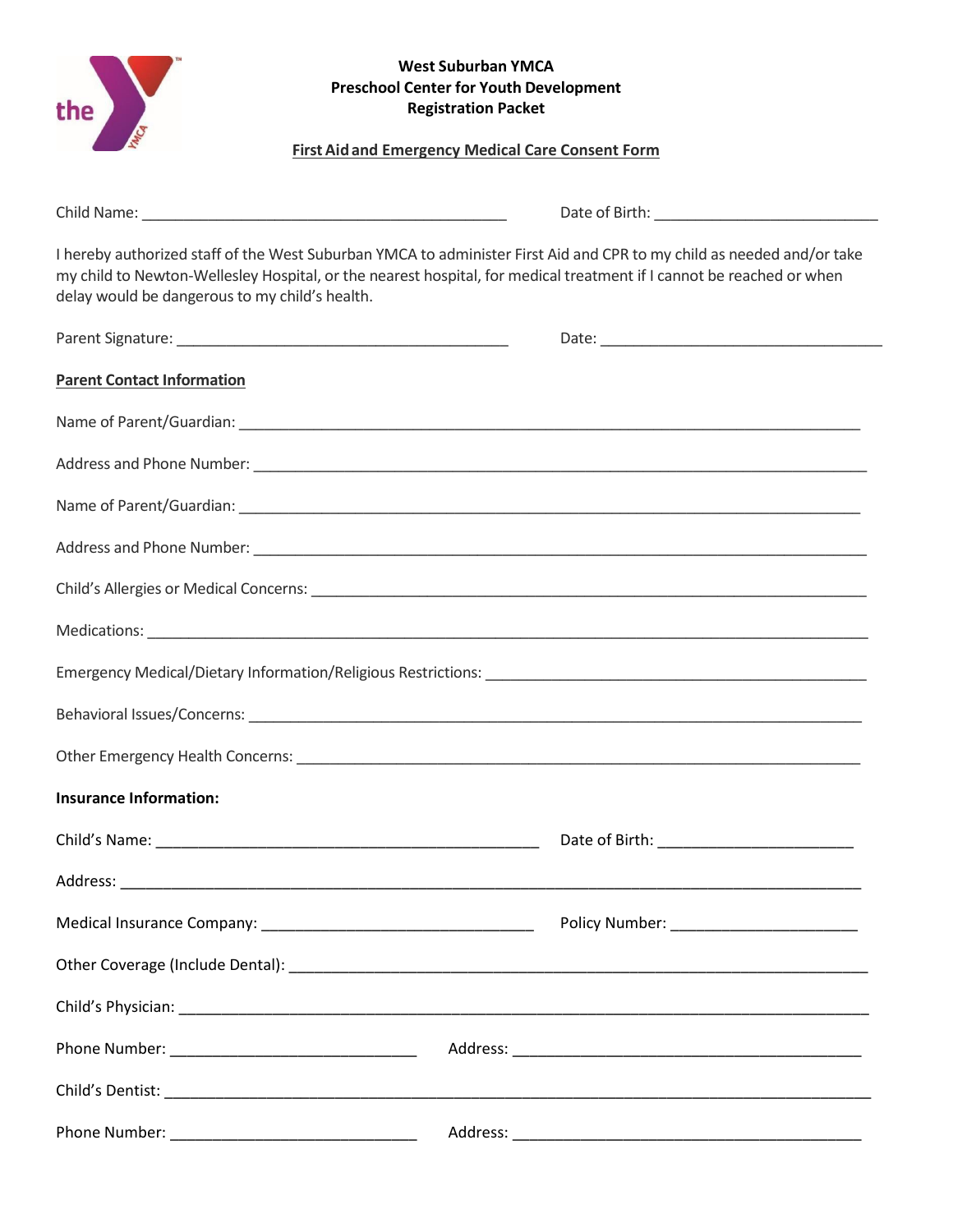

### **EMERGENCY CONTACTS AND PICK-UP AUTHORIZATION**

| Please list three (3) additional individuals to be contacted in an emergency and non-emergency, if you cannot be reached. Please note<br>that the persons listed as "Emergency Contacts" are automatically authorized to pick up your child from the program.                                                                                                                                                                                                   |
|-----------------------------------------------------------------------------------------------------------------------------------------------------------------------------------------------------------------------------------------------------------------------------------------------------------------------------------------------------------------------------------------------------------------------------------------------------------------|
|                                                                                                                                                                                                                                                                                                                                                                                                                                                                 |
|                                                                                                                                                                                                                                                                                                                                                                                                                                                                 |
|                                                                                                                                                                                                                                                                                                                                                                                                                                                                 |
|                                                                                                                                                                                                                                                                                                                                                                                                                                                                 |
|                                                                                                                                                                                                                                                                                                                                                                                                                                                                 |
|                                                                                                                                                                                                                                                                                                                                                                                                                                                                 |
| Pick-Up Authorization: Please list below individuals who are authorized to pick up your child from the program but would not be<br>contacted in case of an emergency (i.e. neighbor, coach, etc.). These names must be different from those listed above.                                                                                                                                                                                                       |
|                                                                                                                                                                                                                                                                                                                                                                                                                                                                 |
|                                                                                                                                                                                                                                                                                                                                                                                                                                                                 |
|                                                                                                                                                                                                                                                                                                                                                                                                                                                                 |
|                                                                                                                                                                                                                                                                                                                                                                                                                                                                 |
|                                                                                                                                                                                                                                                                                                                                                                                                                                                                 |
|                                                                                                                                                                                                                                                                                                                                                                                                                                                                 |
| Biological parents and legal guardians listed on enrollment forms are automatically authorized to pick up your child unless the program is given a copy<br>of a current court ordered custody agreement or retraining order. All individuals authorized to pick up your child from the program must be at least<br>16 years of age. A license or other proof of identification must be shown at pick up time. If you wish to change, add pr delete any of these |

authorizations, you must do so in writing. Children will only be released from the program to individuals/organizations for which the parent has provided written authorization. The West Suburban YMCA Preschool Center for Youth Development **closes promptly at 5:00PM. Picking up after 5:00PM will require a late pick up fee. Chronic lateness could jeopardize your child's participation in the program and could result in program suspension or termination.**

Parent Signature: \_\_\_\_\_\_\_\_\_\_\_\_\_\_\_\_\_\_\_\_\_\_\_\_\_\_\_\_\_\_\_\_\_\_\_\_\_\_\_\_\_ Date: \_\_\_\_\_\_\_\_\_\_\_\_\_\_\_\_\_\_\_\_\_\_\_\_\_\_\_\_\_\_\_\_\_\_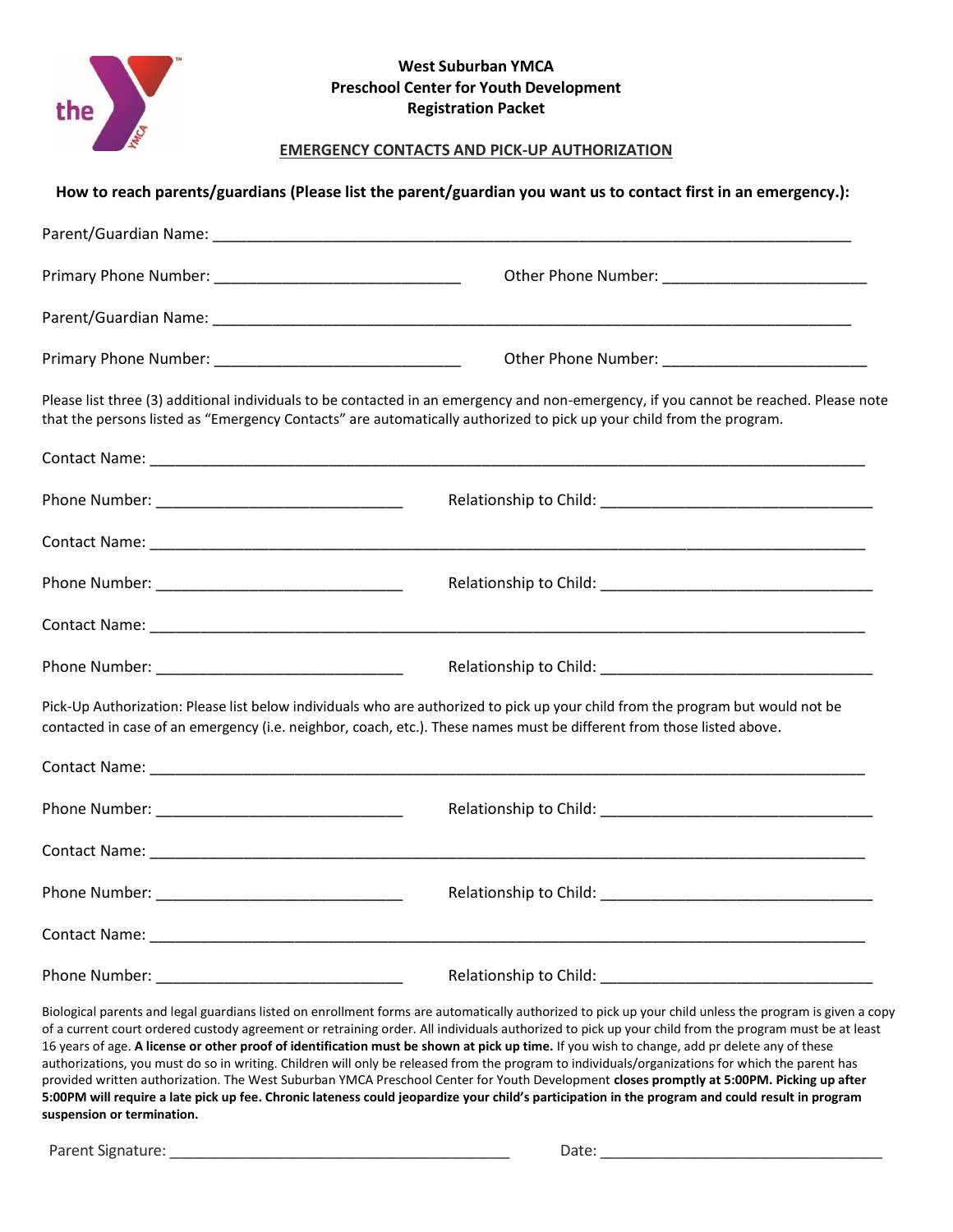

# **Authorization and Consent Form**

Please write your initials next to each statement.

I give consent to enroll my child in the West Suburban YMCA Preschool Center for Child Development and will abide by the rules and regulations of theprogram. In addition, I will submit and update all required forms and medical reports on an annual basis or as changes occur.

\_\_\_\_\_\_\_\_ I agree to pay fees according to schedules.

\_\_\_\_\_\_\_\_ I give consent for my child to take part in excursions or field trips under proper supervision on West Suburban YMCA property and in the community (nature walks, outdoor games, etc). Field trips that require transportation other than walking will require advancenotification and a parent/guardian permission slip is required.

The West Suburban YMCA reserves the right to take pictures/video of its participants for security measures as well as brochures/publications/web site and other marketing purposes.

Please note: Most program space is under surveillance 24/7 for security purpose only.

**\_\_\_\_\_\_\_\_** Families are strongly encouraged to participate in all fundraising efforts.

\_\_\_\_\_\_\_\_ I acknowledge receipt of the Parent Handbook which contains our statement of non-discrimination and purpose, philosophy, current fee schedule, YMCA organizational information, statement of parental rights, plan for behavioral management, yearly schedule,open door policy, health and illness policies and other pertinent information about our program.

\_\_\_\_\_\_\_\_ I understand that parents can visit the program any time their child is in care.

I understand that the Preschool Center for Youth Development closes promptly at 5:00 p.m. and that the late fee of \$10 for anytime within the first ten (10) minutes and \$1 per minute afterward will be added to my weekly bill. **Chronic lateness could jeopardize my child's participation in the program and could result in program suspension or termination.**

Lunderstand that the West Suburban YMCA preschool is a PEANUT FREE and NUT FREE environment. I understand that peanut and tree nut products can cause life-threatening reactions in children who have tree nut/peanut allergies and I will refrain from sending snacks orlunches that contain either tree nut or peanut products to the preschool program. (Please note that Nutella contains hazelnuts and cannot be used).

\_\_\_\_\_\_\_\_ I understand that occasionally there will be observers from local college classes, consultants and other preschool programs in my child's classroom. I give permission to have my child observed.

\_\_\_\_\_\_\_\_ I give permission for educators to apply sunscreen and insect repellent (provided by parents) to my child as needed.

I give permission for educators to have access to my child's health information on file.

I give permission for my child to take part in weekly swim times with his or her class. I understand that teachers and a lifeguard will be present to assist the children and to ensure their safety.

\_\_\_\_\_\_\_\_ I understand that, to comply with the Department of Early Education and Care regulations, I will provide a toothbrush and toothpaste for my child.If I cannot provide one, I will inform the Preschool Director and one will be provided by the school.

**Optional:** I wish to opt out of the practice of tooth brushing while at school. \_\_\_\_\_\_\_\_\_\_ Yes \_\_\_\_\_\_\_\_\_ No

Parent Signature: etc. and the state of the state of the state of the Date:  $\Box$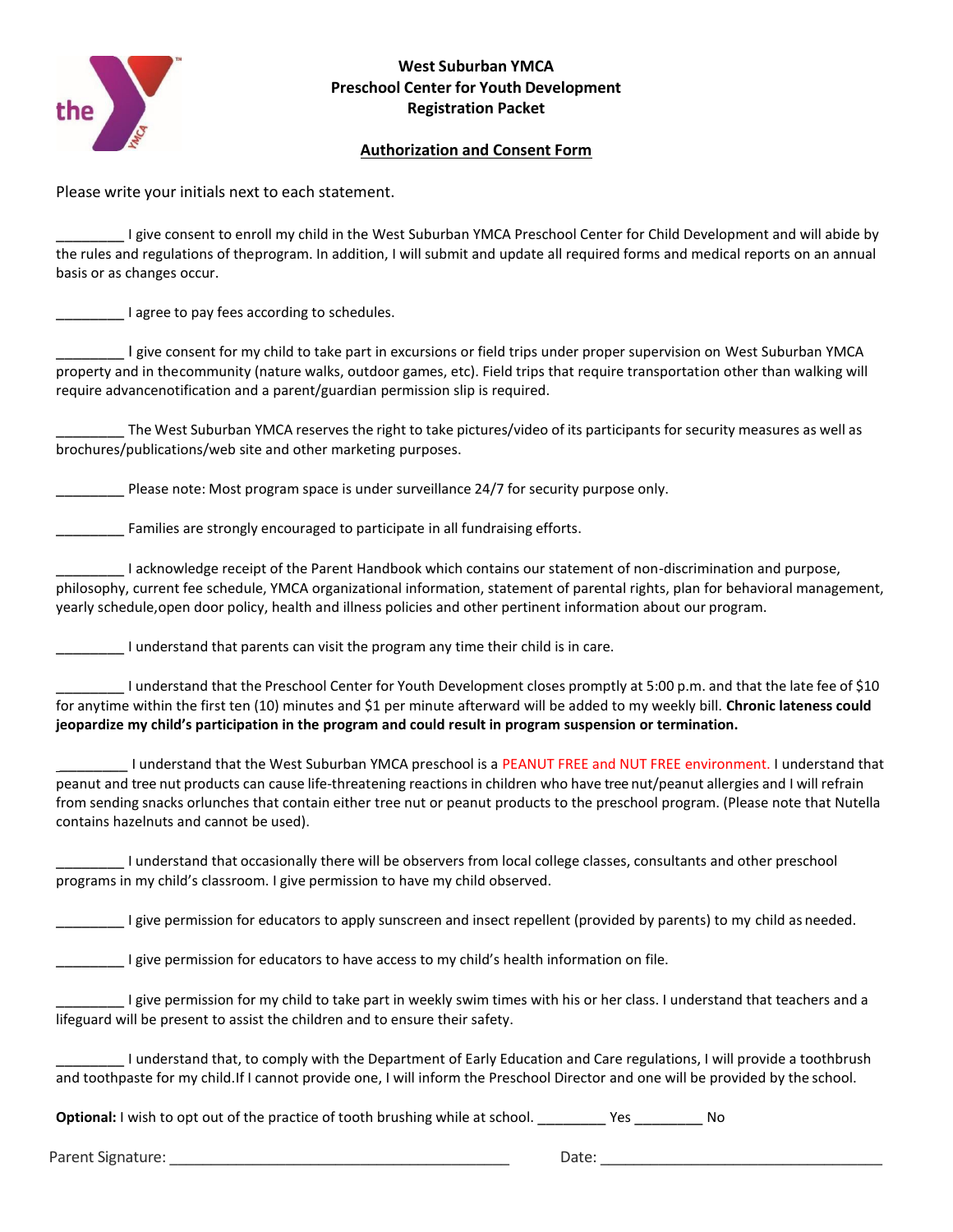

# **Preschool Developmental History and Background Information**

**Please answer the following questions regarding your child's development. This information is required by the Department of Early Education and Care to be on file. The information you provide will assist us in caring for your child. Thank you.**

| <b>Developmental History:</b>                                                                                          |  |
|------------------------------------------------------------------------------------------------------------------------|--|
| At what age did your child begin: _______ sitting __________ crawling _________ walking _________ talking              |  |
|                                                                                                                        |  |
|                                                                                                                        |  |
|                                                                                                                        |  |
|                                                                                                                        |  |
| <b>Health Information:</b>                                                                                             |  |
|                                                                                                                        |  |
|                                                                                                                        |  |
|                                                                                                                        |  |
| Please note that if your child has any allergy or medical concerns, an Individual Health Care Plan (IHCP) is required. |  |
| <b>Social Relationships:</b>                                                                                           |  |
|                                                                                                                        |  |
|                                                                                                                        |  |
|                                                                                                                        |  |
|                                                                                                                        |  |
|                                                                                                                        |  |
|                                                                                                                        |  |
|                                                                                                                        |  |
|                                                                                                                        |  |
|                                                                                                                        |  |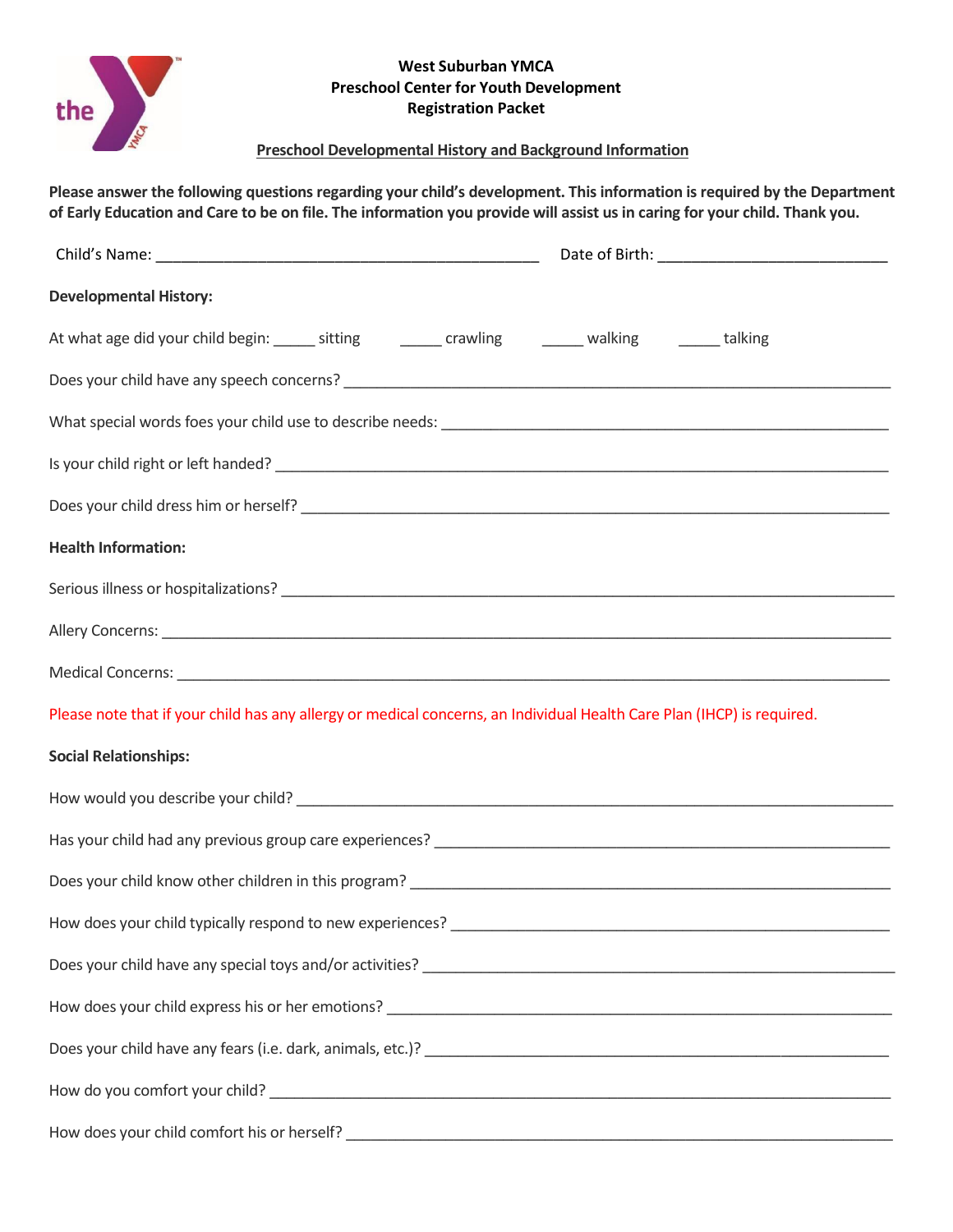| Have there been any major events or changes in your family in the past year (i.e. moving, deaths, divorce, birth)? ________                                                                                                            |  |  |
|----------------------------------------------------------------------------------------------------------------------------------------------------------------------------------------------------------------------------------------|--|--|
|                                                                                                                                                                                                                                        |  |  |
| <b>Eating Habits:</b>                                                                                                                                                                                                                  |  |  |
|                                                                                                                                                                                                                                        |  |  |
|                                                                                                                                                                                                                                        |  |  |
|                                                                                                                                                                                                                                        |  |  |
|                                                                                                                                                                                                                                        |  |  |
|                                                                                                                                                                                                                                        |  |  |
| Toileting:                                                                                                                                                                                                                             |  |  |
|                                                                                                                                                                                                                                        |  |  |
|                                                                                                                                                                                                                                        |  |  |
|                                                                                                                                                                                                                                        |  |  |
|                                                                                                                                                                                                                                        |  |  |
|                                                                                                                                                                                                                                        |  |  |
| Does he or she wear a diaper/pullup at nap or nighttime?<br><u> and the contract of the contract of the contract of the contract of the contract of the contract of the contract of the contract of the contract of the contract o</u> |  |  |
| <b>Sleeping Habits:</b>                                                                                                                                                                                                                |  |  |
|                                                                                                                                                                                                                                        |  |  |

When does your child go to bed at night? \_\_\_\_\_\_\_\_\_\_\_\_\_\_\_\_\_\_\_\_\_\_\_\_\_\_\_\_\_ Wake in the morning? \_\_\_\_\_\_\_\_\_\_\_\_\_\_\_

Describe your child's bedtime needs and/or routine. \_\_\_\_\_\_\_\_\_\_\_\_\_\_\_\_\_\_\_\_\_\_\_\_\_\_\_\_\_\_\_\_\_\_\_\_\_\_\_\_\_\_\_\_\_\_\_\_\_\_\_\_\_\_\_\_\_\_\_ \_\_\_\_\_\_\_\_\_\_\_\_\_\_\_\_\_\_\_\_\_\_\_\_\_\_\_\_\_\_\_\_\_\_\_\_\_\_\_\_\_\_\_\_\_\_\_\_\_\_\_\_\_\_\_\_\_\_\_\_\_\_\_\_\_\_\_\_\_\_\_\_\_\_\_\_\_\_\_\_\_\_\_\_\_\_\_\_\_\_\_\_\_\_\_\_\_\_\_\_\_\_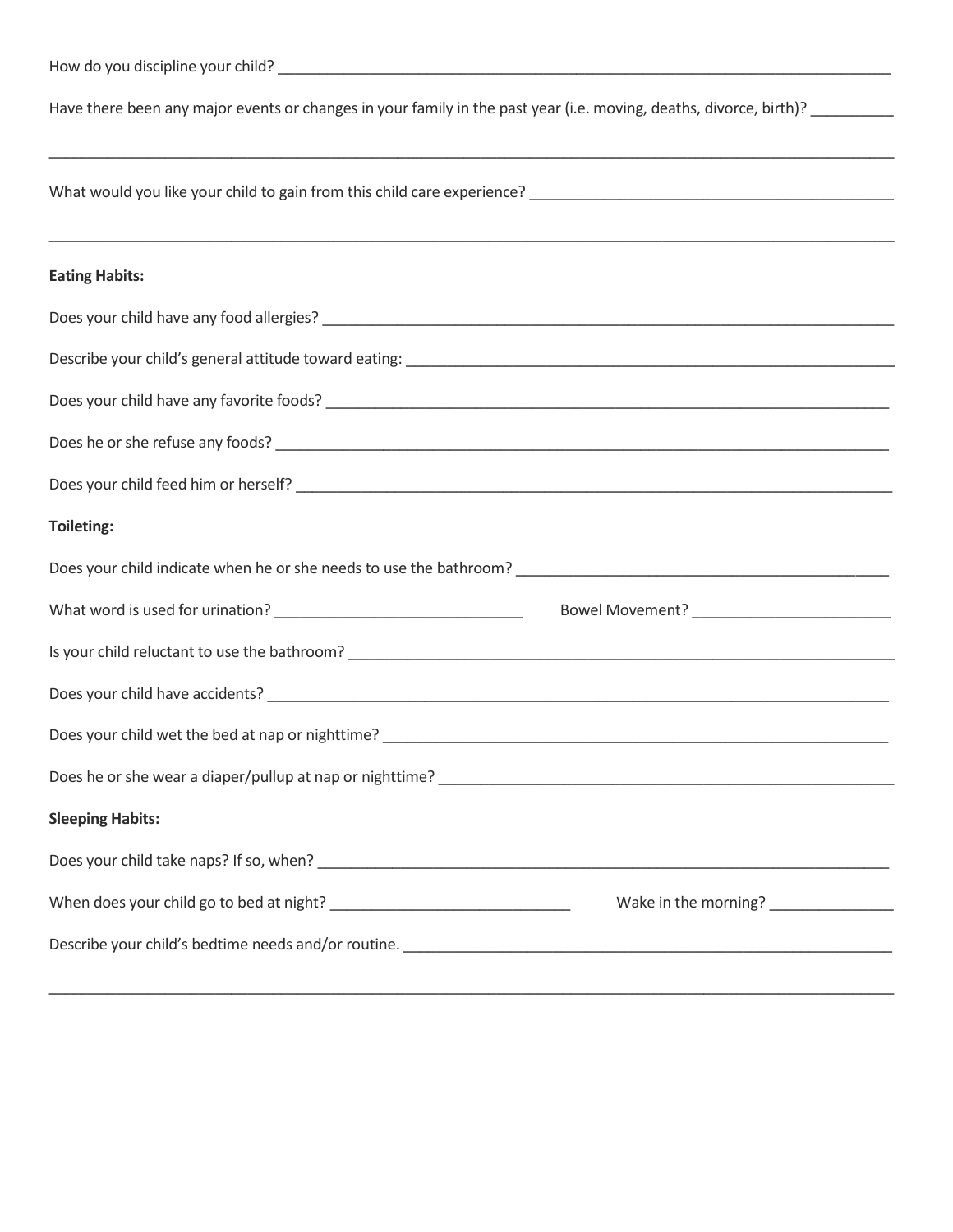#### **Child's Daily Schedule:**

Please describe your child's schedule on a typical day. Include mealtimes, screen time, independent and group activities, etc. Please provide approximate times for each activity and routine.

#### **Additional Information:**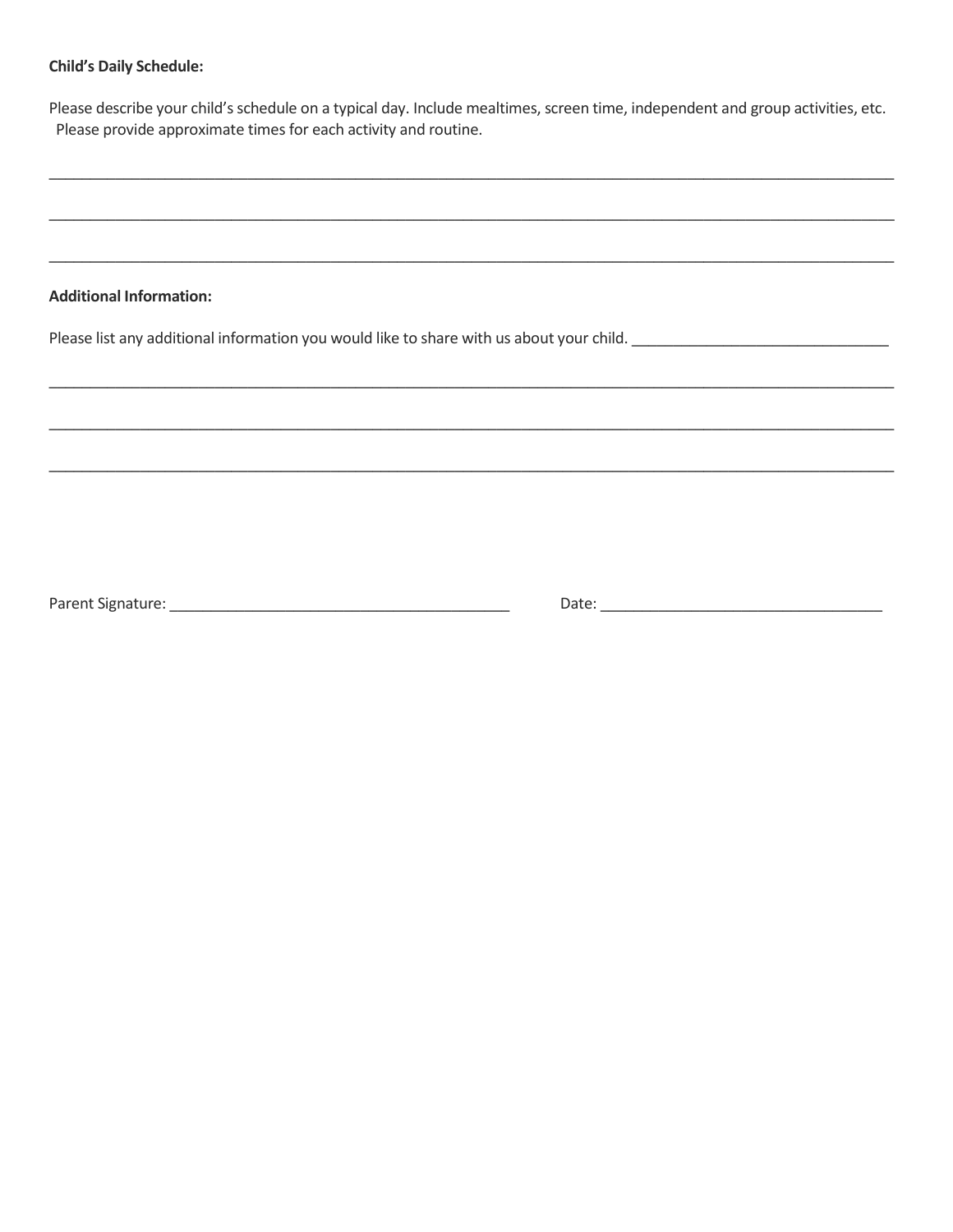

# **Transportation/Release to and from Program Plan**

| Child's Name: | Date of Birth: |
|---------------|----------------|
|               |                |

| <b>Arrival</b>                                                | <b>Departure</b>                                                |
|---------------------------------------------------------------|-----------------------------------------------------------------|
| My child will arrive to the West Suburban YMCA program<br>by: | My child will depart from the West Suburban YMCA<br>program by: |
| Parent/Guardian/Family Drop Off                               | Parent/Guardian/Family Authorized<br>Release Pick-up            |
| Other                                                         | Other                                                           |
|                                                               |                                                                 |
| Please specify if other: ___________                          | Please specify if other: _________                              |
|                                                               |                                                                 |
|                                                               |                                                                 |
|                                                               |                                                                 |
|                                                               |                                                                 |
|                                                               |                                                                 |
| <b>Arrival Time:</b>                                          | <b>Departure Time:</b>                                          |
|                                                               |                                                                 |

Parent Signature: \_\_\_\_\_\_\_\_\_\_\_\_\_\_\_\_\_\_\_\_\_\_\_\_\_\_\_\_\_\_\_\_\_\_\_\_\_\_\_\_\_ Date: \_\_\_\_\_\_\_\_\_\_\_\_\_\_\_\_\_\_\_\_\_\_\_\_\_\_\_\_\_\_\_\_\_\_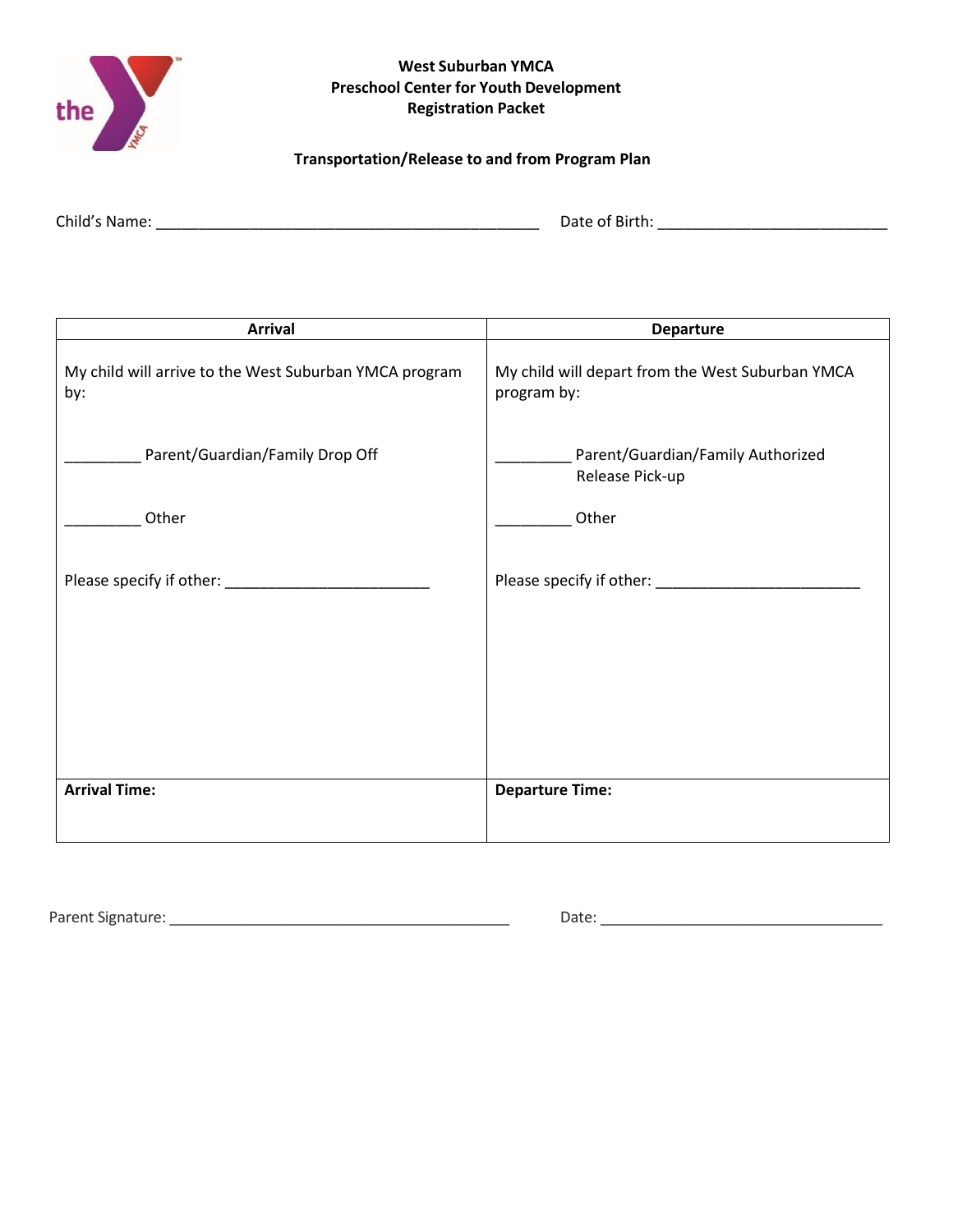| the                                                                                                                                                                                                                                                                                                                                                                                                                                                                                                                                                                                                                                                                                                                                                                                           | <b>West Suburban YMCA</b><br><b>Preschool Center for Youth Development</b><br><b>Registration Packet</b> | Child's Photo |
|-----------------------------------------------------------------------------------------------------------------------------------------------------------------------------------------------------------------------------------------------------------------------------------------------------------------------------------------------------------------------------------------------------------------------------------------------------------------------------------------------------------------------------------------------------------------------------------------------------------------------------------------------------------------------------------------------------------------------------------------------------------------------------------------------|----------------------------------------------------------------------------------------------------------|---------------|
|                                                                                                                                                                                                                                                                                                                                                                                                                                                                                                                                                                                                                                                                                                                                                                                               | Individualized Health Care Plan (IHCP)                                                                   |               |
|                                                                                                                                                                                                                                                                                                                                                                                                                                                                                                                                                                                                                                                                                                                                                                                               | This plan must be renewed annually or when child's allergy or medical conditions change.                 |               |
|                                                                                                                                                                                                                                                                                                                                                                                                                                                                                                                                                                                                                                                                                                                                                                                               |                                                                                                          |               |
| Please check all that apply:                                                                                                                                                                                                                                                                                                                                                                                                                                                                                                                                                                                                                                                                                                                                                                  |                                                                                                          |               |
| Plan was created by:<br>Parent<br>Doctor or Licensed Practitioner<br>_____ Program's Health Care Consultant<br>Older school age child (9+ years of age)                                                                                                                                                                                                                                                                                                                                                                                                                                                                                                                                                                                                                                       | Plan is maintained by:<br>_____ Director<br><b>Assistant Director</b><br>Child's Educator                |               |
|                                                                                                                                                                                                                                                                                                                                                                                                                                                                                                                                                                                                                                                                                                                                                                                               |                                                                                                          |               |
| Any changes to the child's Health Care Plan? ______________Yes (Indicate Changes Below)                                                                                                                                                                                                                                                                                                                                                                                                                                                                                                                                                                                                                                                                                                       | ___________ No (updated physician & parent/guardian signature required)                                  |               |
|                                                                                                                                                                                                                                                                                                                                                                                                                                                                                                                                                                                                                                                                                                                                                                                               |                                                                                                          |               |
|                                                                                                                                                                                                                                                                                                                                                                                                                                                                                                                                                                                                                                                                                                                                                                                               |                                                                                                          |               |
|                                                                                                                                                                                                                                                                                                                                                                                                                                                                                                                                                                                                                                                                                                                                                                                               |                                                                                                          |               |
|                                                                                                                                                                                                                                                                                                                                                                                                                                                                                                                                                                                                                                                                                                                                                                                               |                                                                                                          |               |
|                                                                                                                                                                                                                                                                                                                                                                                                                                                                                                                                                                                                                                                                                                                                                                                               |                                                                                                          |               |
| Potential consequences if treatment is not administered:                                                                                                                                                                                                                                                                                                                                                                                                                                                                                                                                                                                                                                                                                                                                      |                                                                                                          |               |
| Name of educators who received training addressing child's medical condition: ________________________________                                                                                                                                                                                                                                                                                                                                                                                                                                                                                                                                                                                                                                                                                |                                                                                                          |               |
| Person who trained the educator (child's physician, child's parent, program's health care consultant, etc.) __________                                                                                                                                                                                                                                                                                                                                                                                                                                                                                                                                                                                                                                                                        |                                                                                                          |               |
|                                                                                                                                                                                                                                                                                                                                                                                                                                                                                                                                                                                                                                                                                                                                                                                               |                                                                                                          |               |
|                                                                                                                                                                                                                                                                                                                                                                                                                                                                                                                                                                                                                                                                                                                                                                                               |                                                                                                          |               |
|                                                                                                                                                                                                                                                                                                                                                                                                                                                                                                                                                                                                                                                                                                                                                                                               |                                                                                                          |               |
| For Older Children ONLY (9+ years of age)<br>With written parental consent and authorization of a licensed health care practitioner, this Individual Health Care Plan (IHCP) permits older school<br>age children to carry their own inhaler and/or epinephrine auto-injector and use them as needed without direct supervision of an educator. The<br>educator is aware of the consents and requirements of the child's Individual Health Care Plan (IHCP) specifying how the inhaler or epinephrine<br>auto-injector will be kept secure from access by other children in the program. Whenever an Individual Health Care Plan (IHCP) provides for a child<br>to carry his o r her own medication, the licensee must maintain on-site a back-up supply of the medication for use as needed. |                                                                                                          |               |
| Age of Child: __________<br>Date of birth: __________                                                                                                                                                                                                                                                                                                                                                                                                                                                                                                                                                                                                                                                                                                                                         | Back-up medication received? _____ Yes ______ No                                                         |               |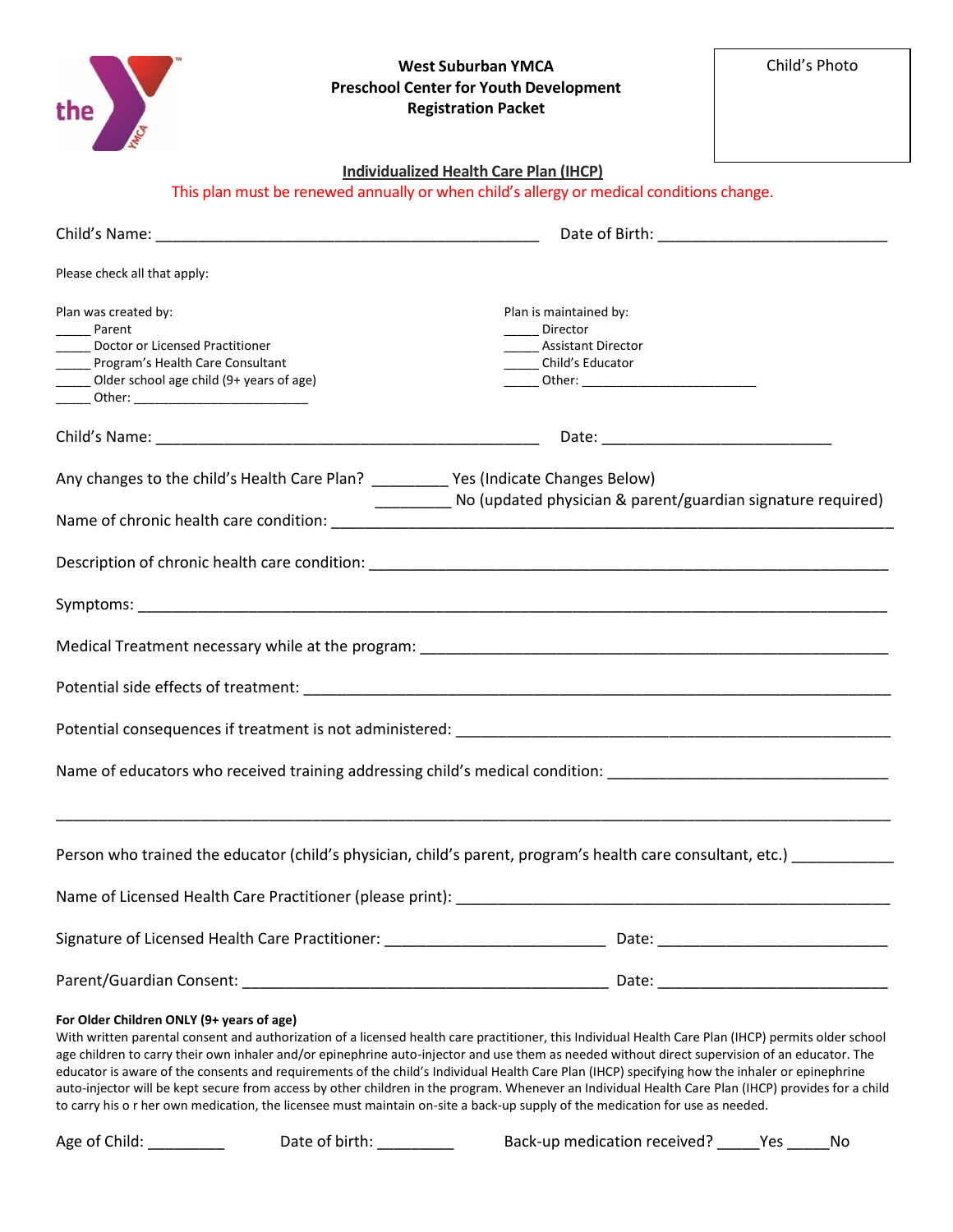| the                                                                                                      | West Suburban YMCA<br><b>Preschool Center for Youth Development</b><br><b>Registration Packet</b> |                                                                                                                                                                                                                                 |  |
|----------------------------------------------------------------------------------------------------------|---------------------------------------------------------------------------------------------------|---------------------------------------------------------------------------------------------------------------------------------------------------------------------------------------------------------------------------------|--|
|                                                                                                          | Department of Early Education and Care Medication Consent Form                                    |                                                                                                                                                                                                                                 |  |
|                                                                                                          |                                                                                                   |                                                                                                                                                                                                                                 |  |
|                                                                                                          |                                                                                                   |                                                                                                                                                                                                                                 |  |
| Please $\sqrt{ }$ one of the following: Prescription Prescription Prescription                           |                                                                                                   |                                                                                                                                                                                                                                 |  |
|                                                                                                          |                                                                                                   | Unanticipated Non-Prescription for mild symptoms                                                                                                                                                                                |  |
|                                                                                                          |                                                                                                   | Topical Non-Prescription (applied to open wounds/broken skin)                                                                                                                                                                   |  |
| My child has previously taken this medication.                                                           |                                                                                                   |                                                                                                                                                                                                                                 |  |
|                                                                                                          |                                                                                                   | My child has not previously taken this medication, but this is an emergency medication and I give<br>permission for staff to give this medication to my child in accordance with his or her Individual Health Care Plan (IHCP). |  |
|                                                                                                          |                                                                                                   |                                                                                                                                                                                                                                 |  |
|                                                                                                          |                                                                                                   |                                                                                                                                                                                                                                 |  |
|                                                                                                          |                                                                                                   |                                                                                                                                                                                                                                 |  |
|                                                                                                          |                                                                                                   |                                                                                                                                                                                                                                 |  |
| Directions for storage:                                                                                  |                                                                                                   |                                                                                                                                                                                                                                 |  |
|                                                                                                          |                                                                                                   |                                                                                                                                                                                                                                 |  |
|                                                                                                          |                                                                                                   |                                                                                                                                                                                                                                 |  |
|                                                                                                          |                                                                                                   |                                                                                                                                                                                                                                 |  |
|                                                                                                          |                                                                                                   |                                                                                                                                                                                                                                 |  |
| (Please print name)<br>authorize educator(s) to administer medication to my children as indicated above. |                                                                                                   |                                                                                                                                                                                                                                 |  |
|                                                                                                          |                                                                                                   | Please note, for topical, non-prescription NOT applied to open wound/broken skin (Parent signature only)                                                                                                                        |  |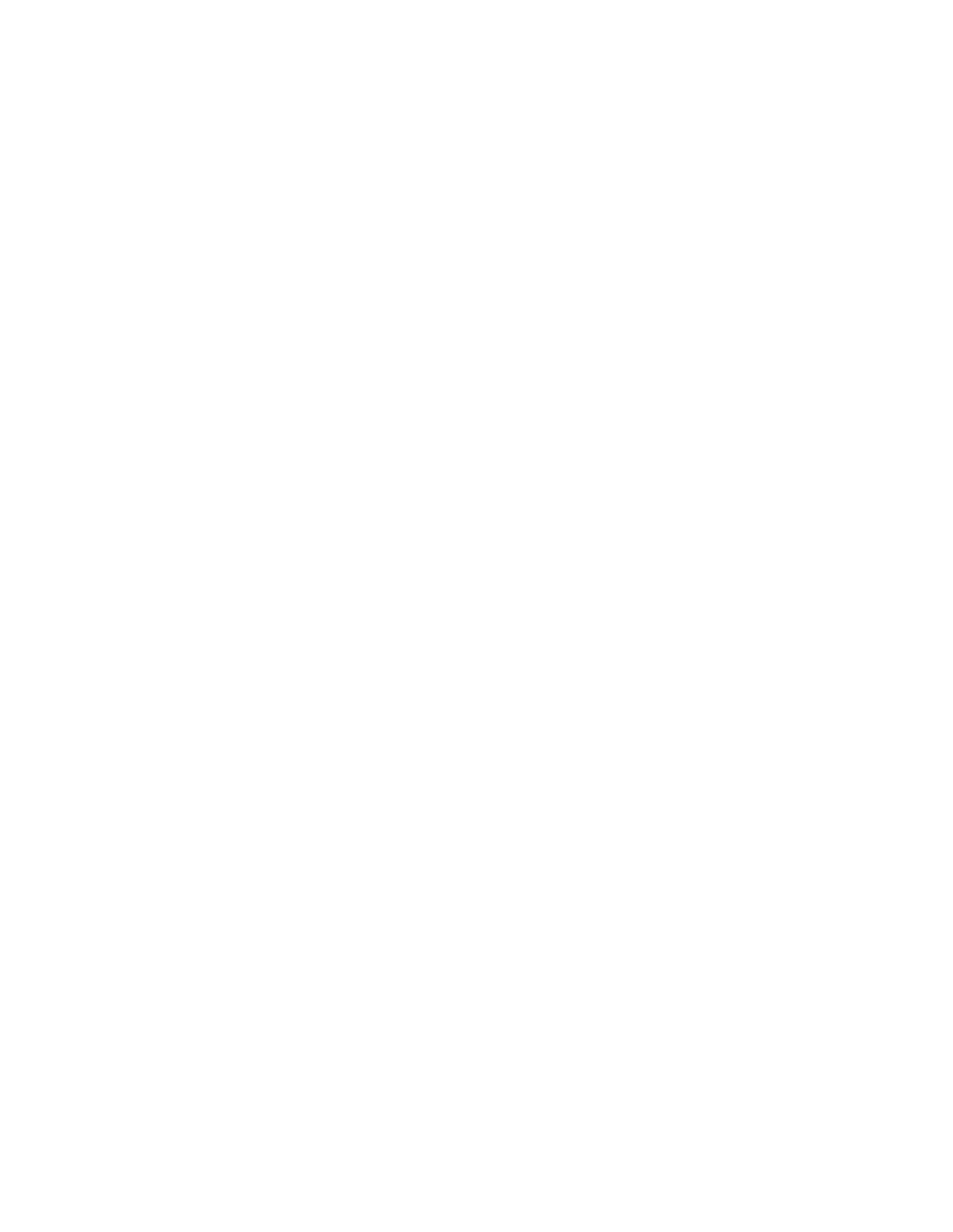

# **Physical Report, Immunizations and Lead Tests**

**Physical Reports**-All children are required to have <sup>a</sup> current physical report on file. Physical reports are current for one year from the date of the last physical. All new students need to submit a physical report with their paperwork. Returning students need to submit a physical report on the anniversary of their current report on file. The West Suburban YMA Preschool Center for Youth Development will send parents a reminder when physical reports are approaching their end date and need renewing. Physical reports should reflect the date of your child's last physical exam, any allergies or medical concerns, immunizations to date and lead test date.

Please be aware that we understand that many physicals may be out of date due to the COVID-19 pandemic. If this is the case, please submit a letter stating the date your child's physical is scheduled.

**Immunizations** – Unless a family has a religious exemption or a medical exemption, all children need to have a record of their immunization history on file. Most pediatricians include this on the annual physical report. You will find a copy of the most recent Massachusetts School Immunization Requirements for 2022-2023 included in this packet. If your child has a religious or medical exemption, please submit proper documentation in place of the immunization records.

**Lead tests** – All children in Massachusetts are required to have lead tests done once a year at ages 1, 2, and 3. There is no regulation allowing for an exemption from lead tests. Please see the attached document for more information on lead testing in Massachusetts.

# Lead Poisoning Prevention

In Massachusetts, screening children for lead has been a requirement since 1972. The most recent amendments, effective July 2001, require health care professionals to screen all children for lead at least once a year at ages 1, 2, and 3.

According to our Massachusetts Department of Early Education and Care License, we are required to obtain from parents or guardians signed proof, by a physician, that every child under the age of 4 has been screened for lead poisoning.

Some physicians do not screen children as often as our regulations require. This does not negate the need for the lead screening and does not fulfill our requirement of an annual lead screening. If your pediatrician is reluctant to perform an annual lead screening, walk in clinics can also perform lead screenings.

There is no exemption from the lead screening requirement. Children must have this screening in order to attend the West Suburban YMCA Preschool Center for Youth Development.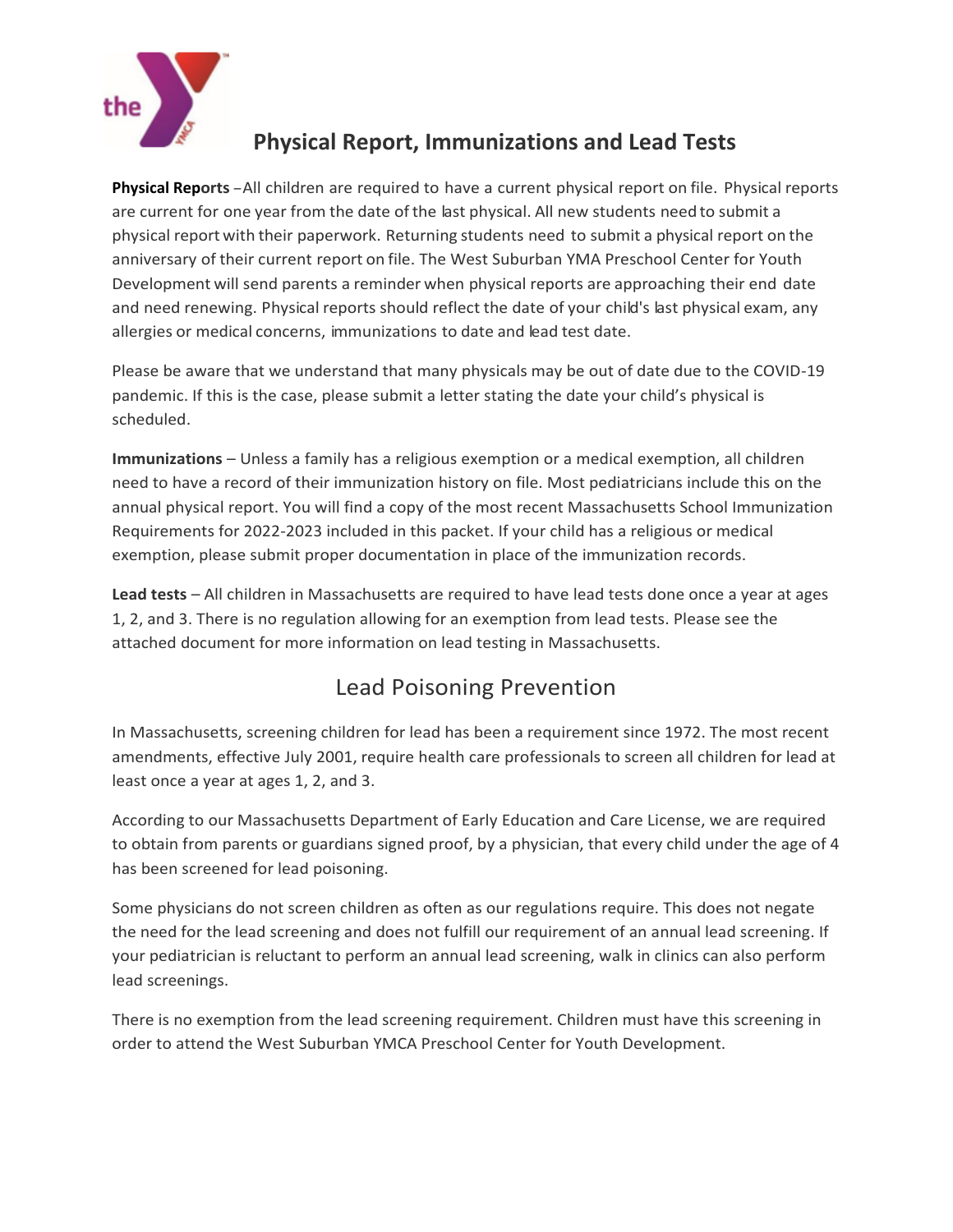# Massachusetts School Immunization Requirements 2022- 2023§

Massachusetts school immunization requirements are created under authority of 105 CMR [220.000 Immunization of Students Before Admission to School](https://www.mass.gov/regulations/105-CMR-22000-immunization-of-students-before-admission-to-school)

**Requirements apply to all students including individuals from another country attending or visiting classes or educational programs as part of an academic visitation or exchange program. Requirements apply to all students, even if over 18 years of age.**

# **Childcare/Preschool¶†**

Attendees <2 years should be immunized for their age according to the ACIP [Recommended](https://www.cdc.gov/vaccines/schedules/index.html) [Immunization](https://www.cdc.gov/vaccines/schedules/index.html) Schedule. Requirements listed in the table below apply to all attendees ≥2 years. These requirements also apply to children in preschool classes called K0 or K1.

| <b>Hib</b>         | 1-4 doses; the number of doses is determined by vaccine product and age the series begins                                                                   |
|--------------------|-------------------------------------------------------------------------------------------------------------------------------------------------------------|
| <b>DTaP</b>        | 4 doses                                                                                                                                                     |
| Polio              | 3 doses                                                                                                                                                     |
| <b>Hepatitis B</b> | 3 doses; laboratory evidence of immunity acceptable                                                                                                         |
| <b>MMR</b>         | <b>1 dose;</b> must be given on or after the $1st$ birthday; laboratory evidence of immunity acceptable                                                     |
| Varicella          | <b>1 dose;</b> must be given on or after the $1st$ birthday; a reliable history of chickenpox <sup>*</sup> or laboratory<br>evidence of immunity acceptable |

# **Grades Kindergarten – 6 ¶†**

In ungraded classrooms, Kindergarten requirements apply to all students ≥5 years.

| <b>DTaP</b>        | <b>5 doses;</b> 4 doses are acceptable if the fourth dose is given on or after the $4th$ birthday. DT is<br>only acceptable with a letter stating a medical contraindication to DTaP                                                                                           |
|--------------------|--------------------------------------------------------------------------------------------------------------------------------------------------------------------------------------------------------------------------------------------------------------------------------|
| Polio              | 4 doses; fourth dose must be given on or after the $4th$ birthday and $\geq 6$ months after the previous<br>dose, or a fifth dose is required. 3 doses are acceptable if the third dose is given on or after the<br>$4th$ birthday and $\geq 6$ months after the previous dose |
| <b>Hepatitis B</b> | 3 doses; laboratory evidence of immunity acceptable                                                                                                                                                                                                                            |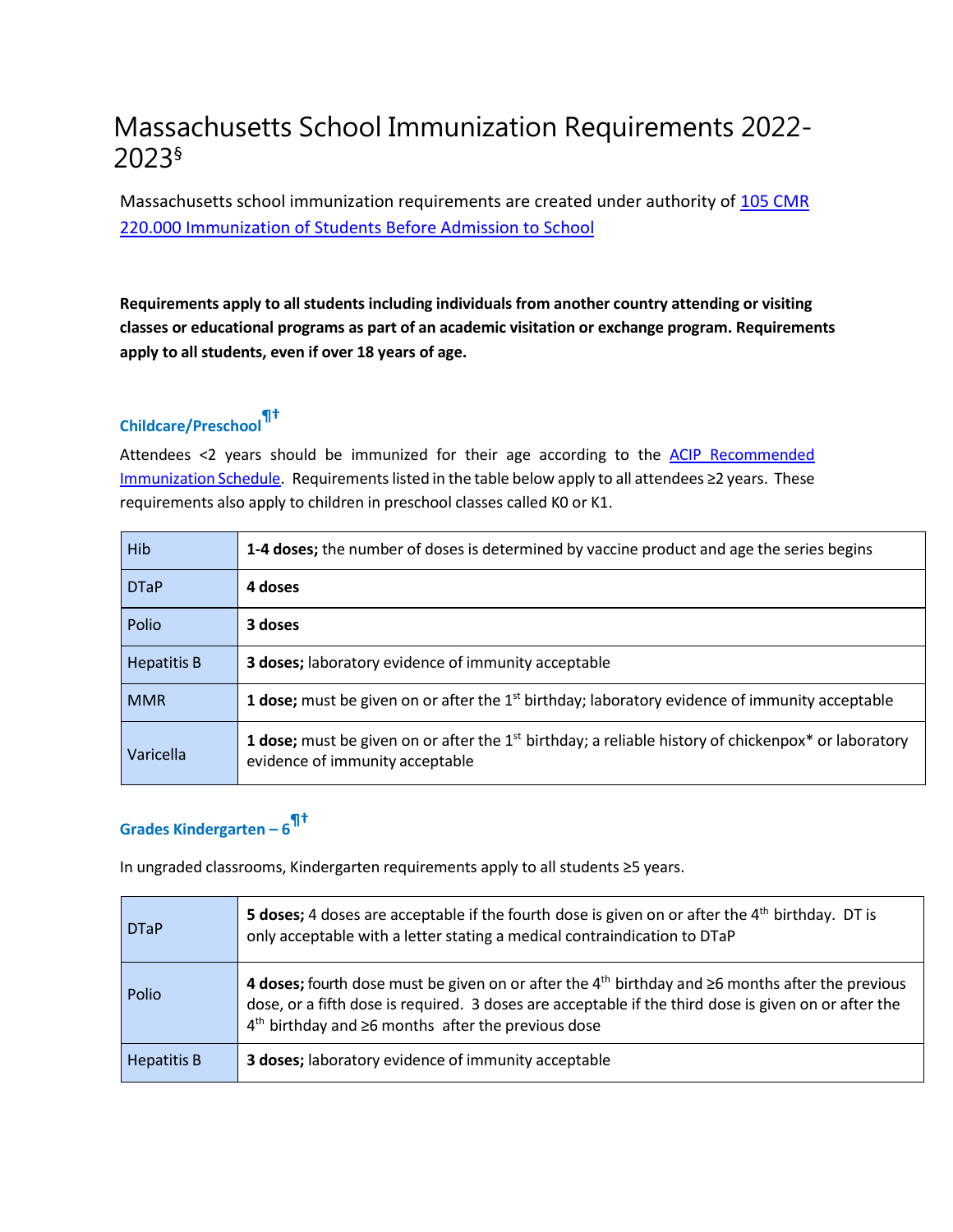| <b>MMR</b> | <b>2 doses;</b> first dose must be given on or after the 1 <sup>st</sup> birthday and second dose must be given $\geq$ 28<br>days after first dose; laboratory evidence of immunity acceptable                                         |
|------------|----------------------------------------------------------------------------------------------------------------------------------------------------------------------------------------------------------------------------------------|
| Varicella  | <b>2 doses;</b> first dose must be given on or after the 1 <sup>st</sup> birthday and second dose must be given $\geq$ 28<br>days after first dose; a reliable history of chickenpox* or laboratory evidence of immunity<br>acceptable |

§ Address questions about enforcement with your legal counsel.

¶ Meningococcal vaccine requirements (see Grades 7-10 and 11-12) also apply to residential students in Grades Pre-K through 8 if the school combines these grades in the same school as students in Grades 9-12.

†Medical exemptions (statement from a physician stating that a vaccine is medically contraindicated for a student) must be renewed annually at the start of the school year and religious exemptions (statement from a student, or parent/guardian if the student is <18 years of age, stating that a vaccine is against sincerely held religious beliefs) should be renewed annually at the start of the school year.

\*A reliable history of chickenpox includes a diagnosis of chickenpox, or interpretation of parent/guardian description of chickenpox, by a physician, nurse practitioner, physician assistant, or designee.

See following pages for Grades 7-10, Grades 11-12, and College (Postsecondary Institutions)

**Requirements apply to all students including individuals from another country attending or visiting classes or educational programs as part of an academic visitation or exchange program. Requirements apply to all students, even if over 18 years of age.**

### **Grades 7 – 12†**

In ungraded classrooms, Grade 7 requirements apply to all students ≥12 years.

| Tdap               | 1 dose; and history of DTaP primary series or age appropriate catch-up vaccination. Tdap given<br>at ≥7 years may be counted, but a dose at age 11-12 is recommended if Tdap was given earlier as<br>part of a catch-up schedule. Td or Tdap should be given if it has been ≥10 years since last Tdap |  |
|--------------------|-------------------------------------------------------------------------------------------------------------------------------------------------------------------------------------------------------------------------------------------------------------------------------------------------------|--|
| Polio              | 4 doses; fourth dose must be given on or after the $4th$ birthday and $\geq$ 6 months after the<br>previous dose, or a fifth dose is required. 3 doses are acceptable if the third dose is given on or<br>after the $4^{th}$ birthday and $\geq 6$ months after the previous dose                     |  |
| <b>Hepatitis B</b> | 3 doses; laboratory evidence of immunity acceptable. 2 doses of Heplisav-B given on or after 18<br>years of age are acceptable                                                                                                                                                                        |  |
| <b>MMR</b>         | <b>2 doses;</b> first dose must be given on or after the 1 <sup>st</sup> birthday and second dose must be given $\geq$ 28<br>days after first dose; laboratory evidence of immunity acceptable                                                                                                        |  |
| Varicella          | 2 doses; first dose must be given on or after the $1st$ birthday and second dose must be given<br>≥28 days after first dose; a reliable history of chickenpox* or laboratory evidence of<br>immunity acceptable                                                                                       |  |